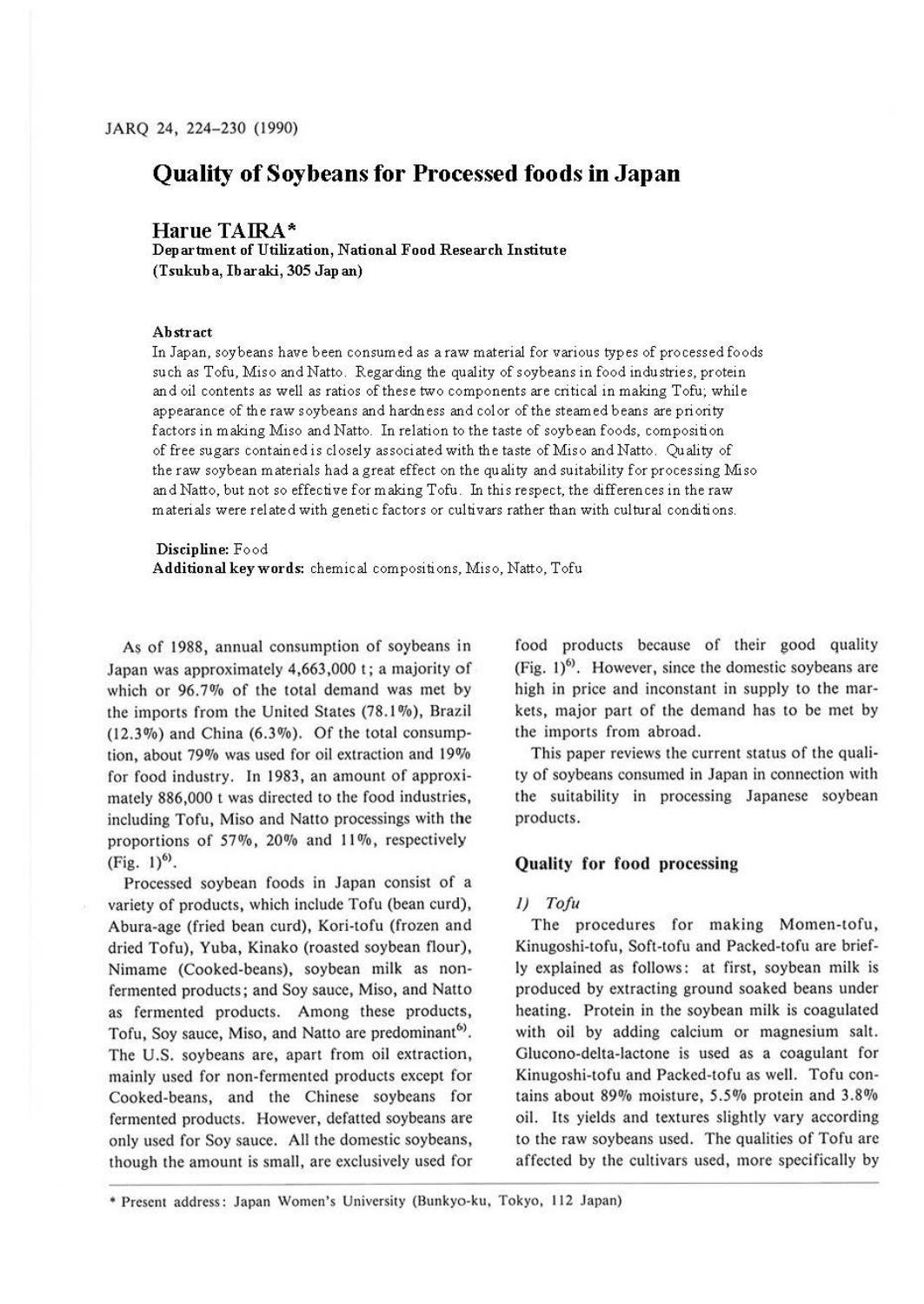Consumption (1,000 ton)



Consumption for food products<sup>\*</sup>





the protein and oil contents contained<sup>2)</sup> (Tables 1 & 2). They are highly correlated with chemical compositions of soybean milk, which are much dependent on the raw materials of soybeans<sup>3)</sup>. In case where the soybean milk contains a large amount of protein and oil available, a high yield of Tofu is obtained (Fig.  $2)^{6}$ ). In this connection, the ratios of protein to oil in soybean milk are also important. Tofu becomes hard under a high protein ratio, whereas Tofu becomes soft under a high oil ratio (Table 2). The ratio of the proteins 11S to 7S fractions does not give any influence on Tofu yield and hardness. The taste of Tofu, especially in Kinugoshitofu and Packed-tofu, is closely related to the free sugar contents in soybeans because these Tofus contain a large amount of whey. Sucrose, or a main sugar in soybeans, varies substantially among the cultivars<sup>5)</sup>. High protein cultivars generally have low contents of sucrose: such a negative correlation is presented in Fig. 3<sup>5)</sup>. The results of the analyses

of chemical compositions (on a dry matter basis) indicate that the soybeans suitable for processing quality Tofu have a middle level in each constituent, as seen in a Japanese cultivar Fukuyutaka: i.e. protein; 44.7%, oil; 19.9% and sugar (total sugar); 31.5% (Table 2).

#### 2) Miso

Miso is classified into three groups, comprising Rice-koji miso (sweet type, light yellow color type, dark yellow color type), Barley-koji miso and Soybean-koji miso. The procedures for making Miso are as follows: soybeans are washed and soaked to absorb enough water for cooking. The soaked beans are cooked in water or steam. Rice-koji, a companion from a culture of Aspergillus oryzae on steamed rice, is prepared with the purpose of saccharification of starch in rice and decomposition of protein in the cooked soybeans. Rice-koji is mixed with salt and with the cooked beans and starters (cultured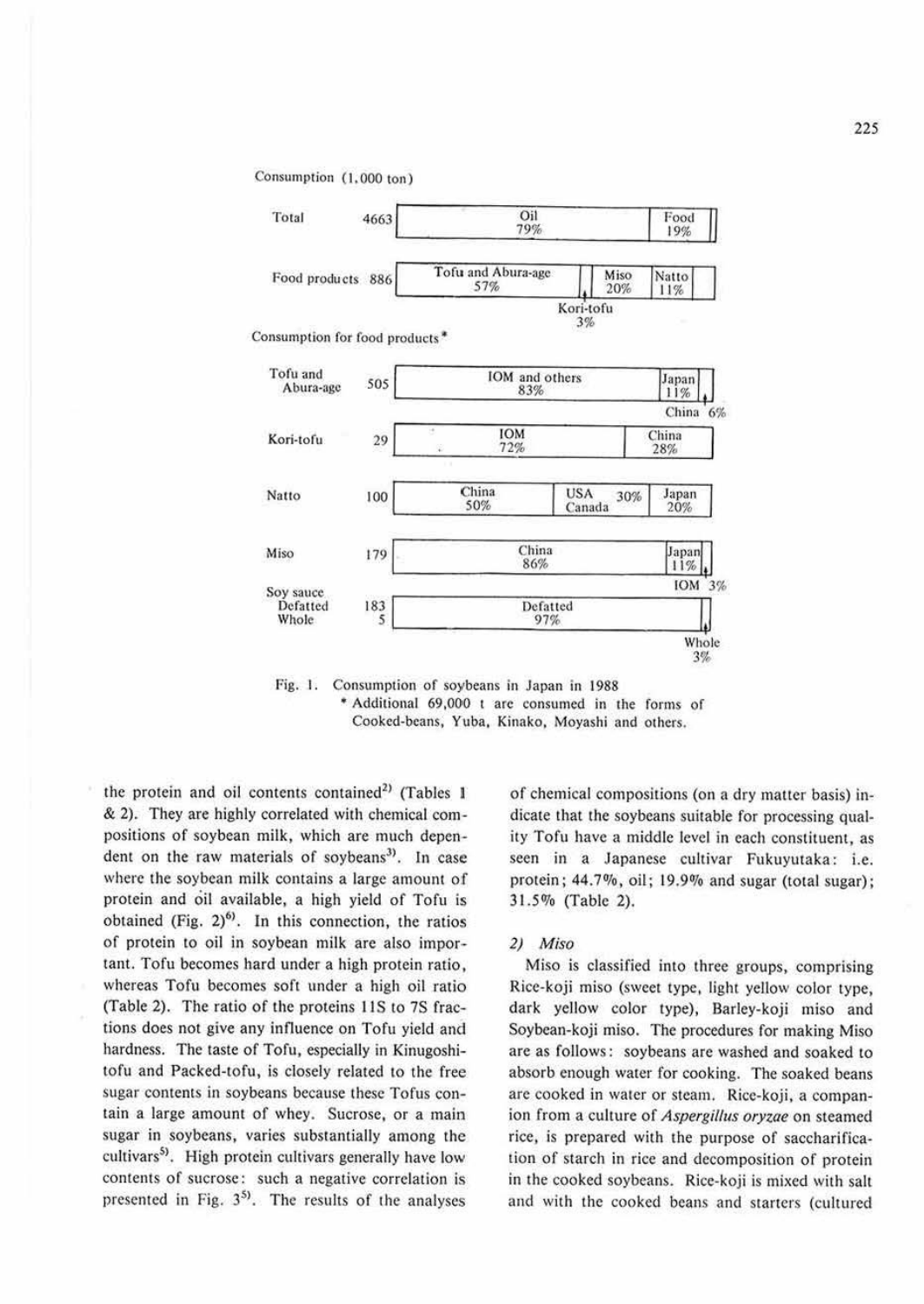



Fig. 2. Frequency distributions of solid matter extractability in soybean milk



\* Contents are expressed on a dry matter basis

Fig. 3. Correlation between protein and sucrose contems in soybeans

yeast and lactic acid bacteria). Fermentation continues at 25-30°C. The fermentation period varies widely in accordance with the kind of final product of Miso: i.e. approximately one week for sweet type or Miso; one to three months for light yellow color type of Miso; and over one-year period for Soybeankoji Miso. In the course of fermentation, palatable flavor and taste originate from increased polypeptides, amino acids, alcohol, organic acids and other components.

The desirable quality of soybeans for producing Miso has a white hilum color, a high water-absorbing capacity under soaking, and a soft structure and a bright or light-yellow color of cooked beans (Tables 1 & 2)<sup>6)</sup>. The high water-absorbing capacity is correlated with a high carbohydrate content as well as with tenderness of the cooked beans<sup>3)</sup>. No correlation is observed between the protein and oil contems and the water-absorbing capacities. The compositions of free sugars also have influences on the taste or Miso. Sucrose content in 105 Japanese samples, including 60 cultivars and 7 breeding lines, varied in the range  $3.67$  to  $9.64\%$  on a dry matter basis<sup>5)</sup>. From the viewpoint of quality in terms of appearance and chemical composition of raw beans, domestic soybeans are generally most suitable for producing Miso.

#### 3) **Natto**

In producing fermented soybeans, or Natto, raw soybeans are washed and soaked as the case in Miso. The soaked soybeans are steamed, cooled down to 60°C, and mixed with a starter of *Bacillus nauo* for 8 hr fermentation at 42°C. Surface of the fermented beans are covered by white-colored viscous substances. Natto has strong smell of its own. For processing Natto, soybeans with bright surface-color without broken beans have to be selected (Tables 1  $\&$  2)<sup>2)</sup>. In getting soft steamed beans, a high waterabsorbing capacity is required for soaked beans<sup>3)</sup>; otherwise hard steamed beans bring about unfavorable ammoniac flavor on Natto (Fig.  $4)$ <sup>4)</sup>. The composition of free sugars of beans also influences the effective fermentation: sucrose is consumed faster than raffinose and stachyose on the fermentation process. Under a high sucrose content, the temperature rises at the early stage of fermentation process. This temperature condition is not suitable for making Natto. Stachyose is consumed later than sucrose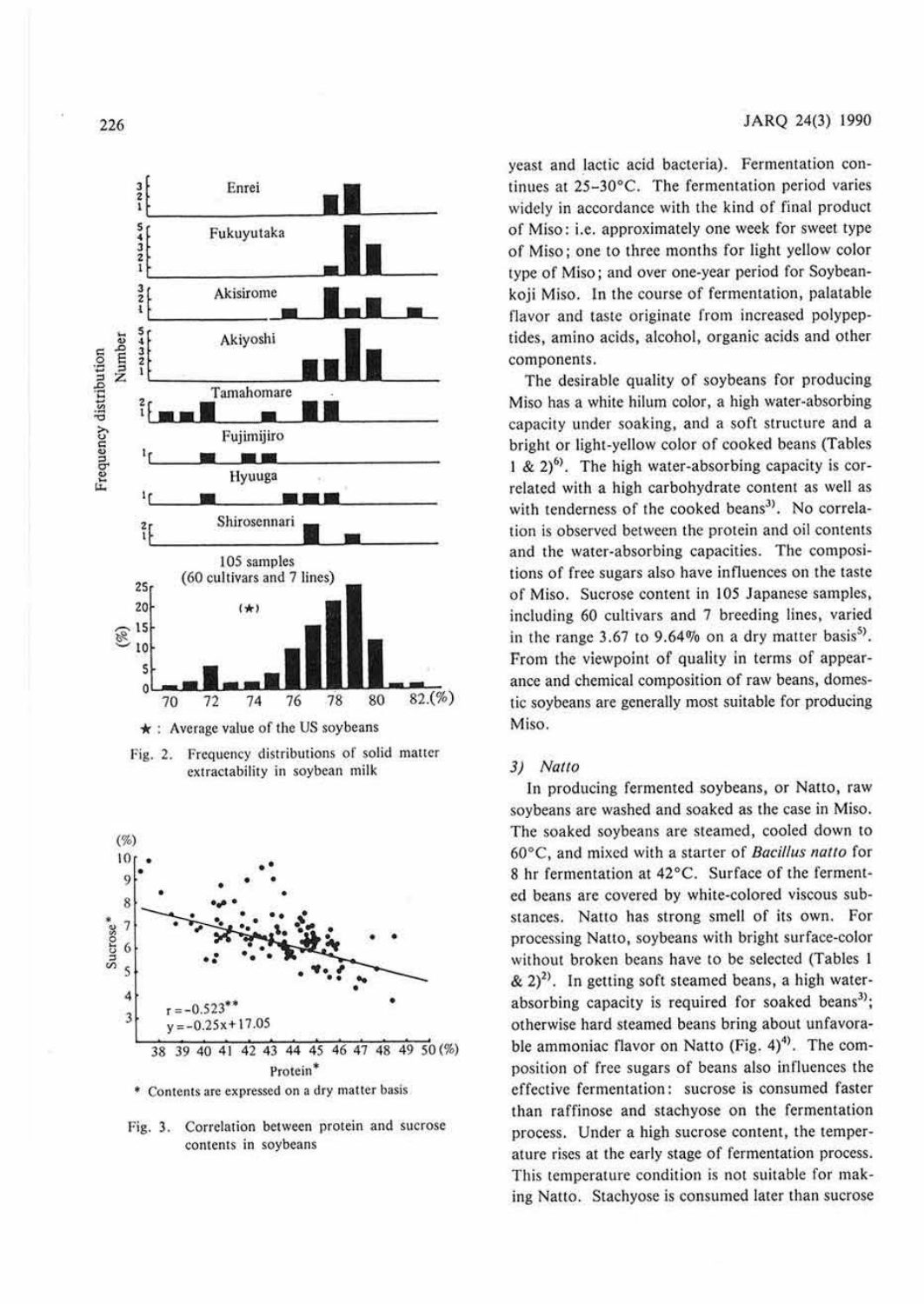| Characters of soybeans                           | Yield and/or quality of the processed foods                |  |  |  |  |  |  |
|--------------------------------------------------|------------------------------------------------------------|--|--|--|--|--|--|
| Raw soybeans                                     |                                                            |  |  |  |  |  |  |
| Fine seeds                                       | Appearance of Natto and Cooked-beans                       |  |  |  |  |  |  |
| Broken seeds                                     | Yield                                                      |  |  |  |  |  |  |
| Weight                                           | Appearance of Natto and Cooked-beans and yield of Tofu     |  |  |  |  |  |  |
| Moisture                                         | Yield                                                      |  |  |  |  |  |  |
| Protein, oil, carbohydrate                       | Yield, texture, and taste of Tofu                          |  |  |  |  |  |  |
|                                                  | Texture, taste, and color of Miso, Natto, and Cooked-beans |  |  |  |  |  |  |
| Number of microorganisms                         | Preservation of Tofu and Cooked-beans                      |  |  |  |  |  |  |
| Increasing ratio of water-soaked<br>seeds weight | Yield and texture                                          |  |  |  |  |  |  |
| Germination ratio                                | Yield                                                      |  |  |  |  |  |  |
| Solid matter in soaked water                     | Yield                                                      |  |  |  |  |  |  |
| Soybean milk for Tofu                            |                                                            |  |  |  |  |  |  |
| Solid matter                                     | Yield                                                      |  |  |  |  |  |  |
| pН                                               | Amount of salt for coagulation                             |  |  |  |  |  |  |
| Color $(Y\%$ , x, y)                             | Color                                                      |  |  |  |  |  |  |
| Number of microorganisms                         | Preservation                                               |  |  |  |  |  |  |
| Steamed seeds for Miso, Natto, and Cooked-beans  |                                                            |  |  |  |  |  |  |
| Increasing ratio of seeds weight                 | Yield and hardness                                         |  |  |  |  |  |  |
| Moisture                                         | Yield and hardness                                         |  |  |  |  |  |  |
| Hardness                                         | Ammonia-N in Natto, texture of Miso                        |  |  |  |  |  |  |
| Fine seeds                                       | Appearance of Natto and Cooked-beans                       |  |  |  |  |  |  |
| Broken seeds                                     | Ammonia-N in Natto                                         |  |  |  |  |  |  |
| Color $(Y\%$ , x, y)                             | Color                                                      |  |  |  |  |  |  |

Table 1. Relationships between soybeans and processed foods in **raw** soybeans:, soybean **milk,** and steamed seeds

is; thereby the fermentation process proceeds gradually. This provides suitable conditions for processing. A high stachyose content is generally observed in a small size of beans<sup>7</sup>. The small sized seeds are obtained in an indeterminate type of soybeans imported from the U. S. and China. They are used through a sieve for making Natto.

### **Variation of the beans quality and its suitability for processing**

The variations in chemical compositions and qualities of beans among the cultivars for making Tofu, Miso, Natto and Cooked-beans are shown in Fig.  $5^6$ . Those 105 samples originating from 60 cultivars and 7 lines were taken from locally produced soybeans in Japan. The coefficients of variation (CV) indicate great variations among the samples in moisture content of seeds, weight of 100 seeds, germination ratio, solid matter ratio in soaked water, and hardness and number of broken seeds in a steamed form. On the other hand, small variations are observed





in protein and oil contents, some charcters directly related to the suitability for making Tofu; i.e., ratio of solid matter, pH and color of soybean milk (Fig.  $5$ )<sup>6)</sup>. The hardness and number of broken seeds while steaming are particularly relevant to the quality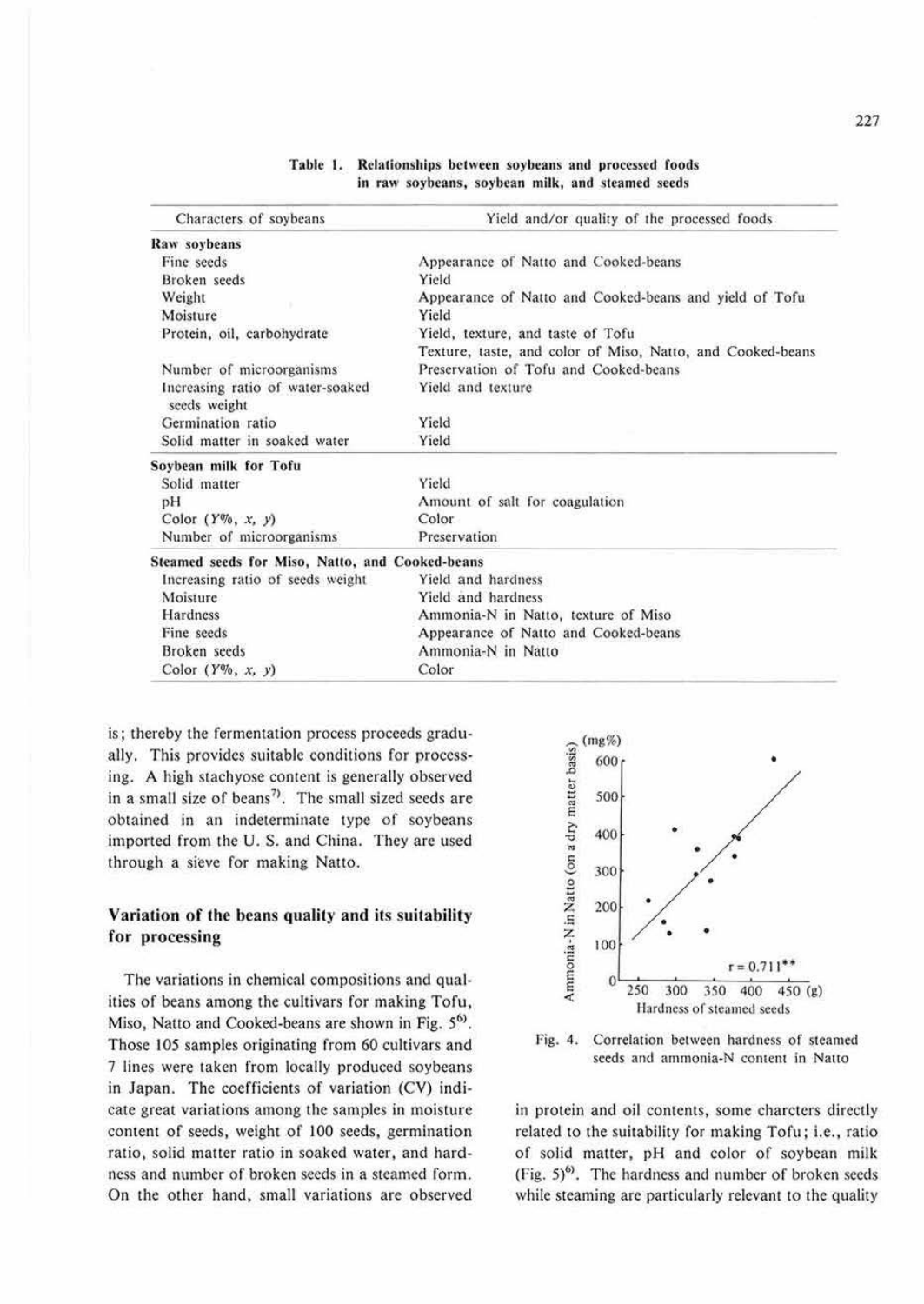| Soybean<br>cultivar     | Character                                    | Seeds          |        |                       |                   | Tofu                            |                     |               | Miso, Natto,<br>Cooked-beans |                             | Uses    |                                    |
|-------------------------|----------------------------------------------|----------------|--------|-----------------------|-------------------|---------------------------------|---------------------|---------------|------------------------------|-----------------------------|---------|------------------------------------|
|                         |                                              | Hilum<br>color | Size   | Protein <sup>a)</sup> | Oil <sup>a)</sup> | Carbo-<br>hydrate <sup>a)</sup> | Yield <sup>b)</sup> | Hardness      | Taste                        | Hardness of<br>steamed seed | Taste   |                                    |
| Enrei<br>(Japan)        | High protein,<br>Low carbohydrate            | White          | Large  | 46.8                  | 19.5              | 26.8                            | 4.3                 | Hard          | Average                      | Hard                        | Average | Tofu, Miso, Cooked-beans           |
| Fukuyutaka<br>(Japan)   | High protein<br>High carbohydrate            | Brown          | Middle | 44.7                  | 19.9              | 31.5                            | 4.3                 | Suitable Good |                              | Average                     | Good    | Tofu, Miso                         |
| IOM (USA)               | Low protein<br>High oil                      | Black          | Small  | 42.2                  | 20.3              | 29.5                            | 4.5                 | Soft          | Average                      | Hard                        | Average | Tofu                               |
| Tamahomare<br>(Japan)   | Low protein<br>High oil<br>High carbohydrate | White          | Middle | 41.2                  | 20.5              | 32.0                            | 4.8                 | Soft          | Good                         | Hard                        | Good    | Tofu, Miso, Natto,<br>Cooked-beans |
| Kitamusume<br>(Japan)   | Low protein<br>High carbohydrate             | <b>Black</b>   | Middle | 38.8                  | 20.9              | 30.5                            | Low                 | Soft          | Good                         | Average                     | Good    | Miso, Natto                        |
| Miyagisirome<br>(Japan) | Large size seed                              | White          | Large  | 44.3                  | 19.1              | 31.9                            |                     |               |                              | Soft                        | Good    | Cooked-beans, Confec-<br>tionery   |
| Nattoshoryu<br>(Japan)  | Small size seed                              | White          | Small  | 42.6                  | 18.8              | 30.4                            |                     |               |                              | Soft                        | Good    | Natto                              |
| Chinese<br>(China)      | Low protein<br>High carbohydrate             | White          | Middle | 42.3                  | 20.4              | 28.3                            | 4.6                 | Soft          | Average                      | Soft                        | Good    | Miso, Natto, Cooked-<br>beans      |

# Table 2. Chemical compositions and suitability of soybeans from USA, China and Japan for processing

a): Percent on a dry matter basis.<br>b): Times of weight over the original dry-weight.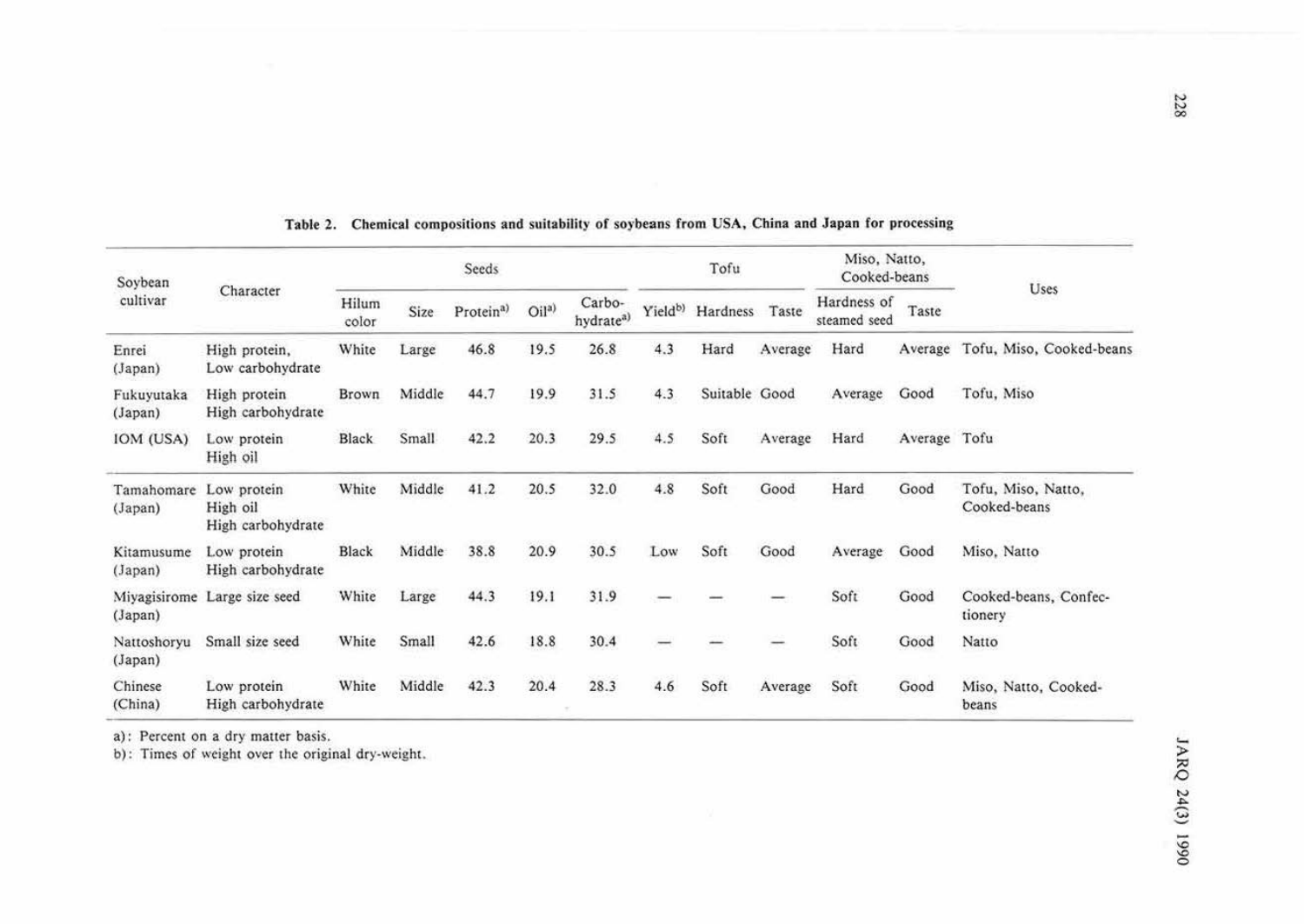

Fig. *S.* Variation on chemical compositions and suitabilities of soybeans for processing

of Miso, Natto and Cooked-beans. The above results indicate that the quality of raw soybeans or cullivars is of a basic importance in making Miso, Natto and Cooked-beans. This implies that mixing of varieties of soybeans is acceptable for making Tofu, but not for Miso, Natto and Cooked-beans.

## **Factors inducing variations in the chemical composition and suitabilities for processing**

lt is important to specify the desirable qualities of soybeans in each type of processings. However, it would be equally important to identify the interactions between cultivars and cultural conditions, each of which may influence the soybean qualities in a different manner. Degree of the influences of the related factors are shown as contribution ratios for the respective factors.

Regarding the chemical composition, protein, protein components such as 11S, 7S, 7S/11S, amino acids, linoleic acid, raffinose and stachyose contents arc influenced mainly by cultivars. In relation **lo**  the cultural conditions, carbohydrate, total sugar. free type of total sugar, pinitol, sucrose, ash. phosphorus and calcium are influenced by locations. There are significant yearly variations in oil, oleic, linolenic acids, total sugar, free type of total sugar, sucrose and calcium contents. In case where soybeans are grown under upland conditions converted from paddy fields, moisture, galacto-pinitol A and manganese contents of seeds are affected. In addition, seeding time gives significant variations in protein, oil and carotenoids contents. However, as far as the suitabilities of soybeans for making Tofu, Miso, Natto and Cooked-beans are concerned, it is only cultivars that affect significantly the quality of the processed foods<sup>6,7)</sup>. From these results, it is concluded that the quality of soybeans for Japanese processed foods is primarily associated with cultivars rather than environmental conditions.

Effects of the changes in seeds quality during the storage under different temperatures and humidity conditions were examined. It was reported that the conditions generally influenced adversely for processing Miso, Natto and Cooked-beans, especially in increasing the hardness of steamed seeds. However,